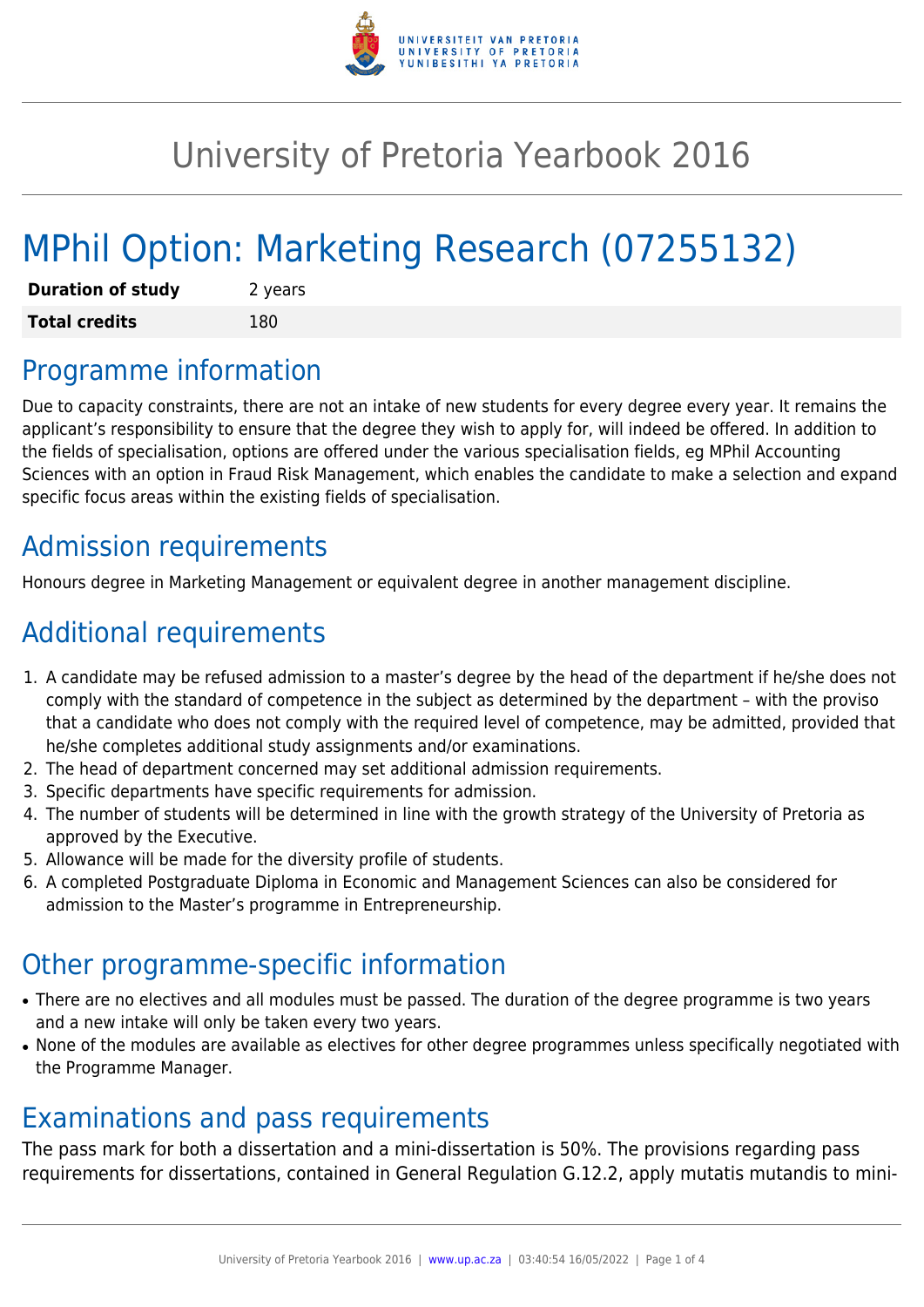

dissertations. A pass mark of at least 50% is required in the examination of each module.

### Research information

- Successful completion of the research proposal in NME 812 is a prerequisite for admission to the Research article (NME 842).
- The weight of the research article (NME 842) contributes 50% towards the total requirements of the degree.

#### **Dissertations/mini-dissertations/research reports, curricula and modules**

- 1. The degree programme requires that a dissertation/mini-dissertation/research article must be submitted in a field of study chosen from the fields covered for the honours degree, provided that the Dean may, on the recommendation of the head of department concerned, approve the replacement of the required dissertation by the successful completion of a prescribed number of module credits and a mini-dissertation/research article.
- 2. Information on modules, credits and syllabi is available, on request, from the head of department concerned.
- 3. A module in Research Methodology is compulsory in all programmes. The Dean may, on the recommendation of the head of department concerned, waive the prerequisites.
- 4. Sufficient number of bound copies of the thesis/dissertation must be submitted to the Head: Student Administration for examination, after permission is granted by the supervisor.

#### **Article for publication**

A dean may require, before or on submission of a dissertation, the submission of a draft article for publication to the supervisor. The draft article should be based on the research that the student has conducted for the dissertation and be approved by the supervisor concerned. The supervisor should then have the opportunity to take the paper through all the processes of revision and resubmission as may be necessary and/or appropriate in order to achieve publication.

#### **Submission of dissertation**

A dissertation is submitted to the Head: Student Administration, before the closing date for the various graduation ceremonies as announced annually.

For examination purposes, a student must, in consultation with the supervisor, submit a sufficient number of bound copies of the dissertation, printed on good quality paper and of good letter quality, to the Head: Student Administration. Permission to submit the dissertation in unbound form may be obtained from the supervisor concerned on condition that a copy of the final approved dissertation is presented to the examiners in bound format or electronic format.

In addition to the copies already mentioned, each successful student must submit a bound paper copy as well as two electronic copies of the approved dissertation to the Head: Student Administration in the format specified by the faculty and in accordance with the minimum standards set by the Department of Library Services, before 15 February for the Autumn graduation ceremonies and before 15 July for the Spring graduation ceremonies, failing which the degree will only be conferred during a subsequent series of graduation ceremonies.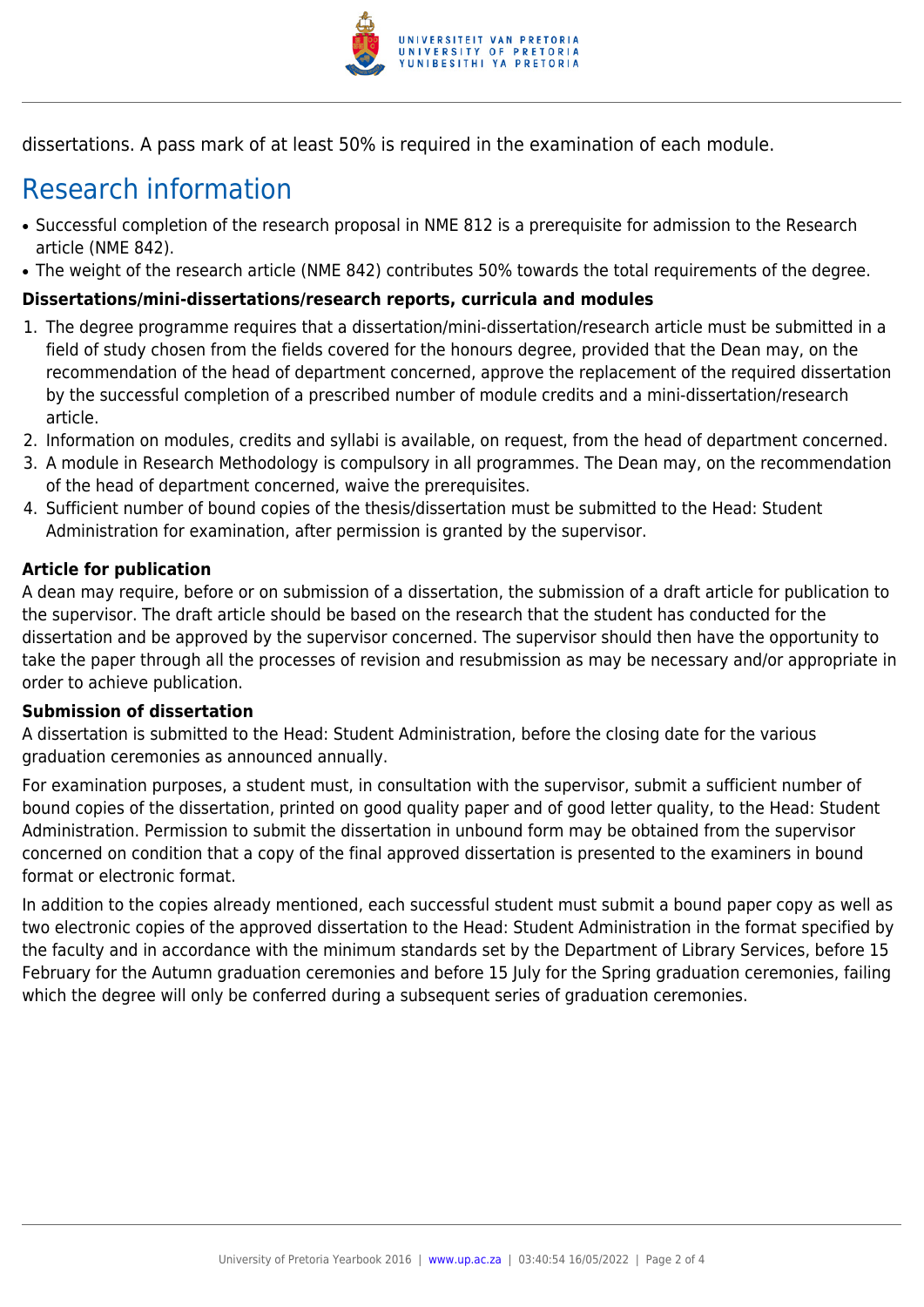

### Curriculum: Year 1

**Minimum credits: 56**

#### **Core modules**

[Marketing theory 813](https://www.up.ac.za/faculty-of-education/yearbooks/2016/modules/view/BEM 813) (BEM 813) - Credits: 18.00 [Qualitative research for marketing decisions 815](https://www.up.ac.za/faculty-of-education/yearbooks/2016/modules/view/BEM 815) (BEM 815) - Credits: 18.00 [Research process 812](https://www.up.ac.za/faculty-of-education/yearbooks/2016/modules/view/NME 812) (NME 812) - Credits: 18.00